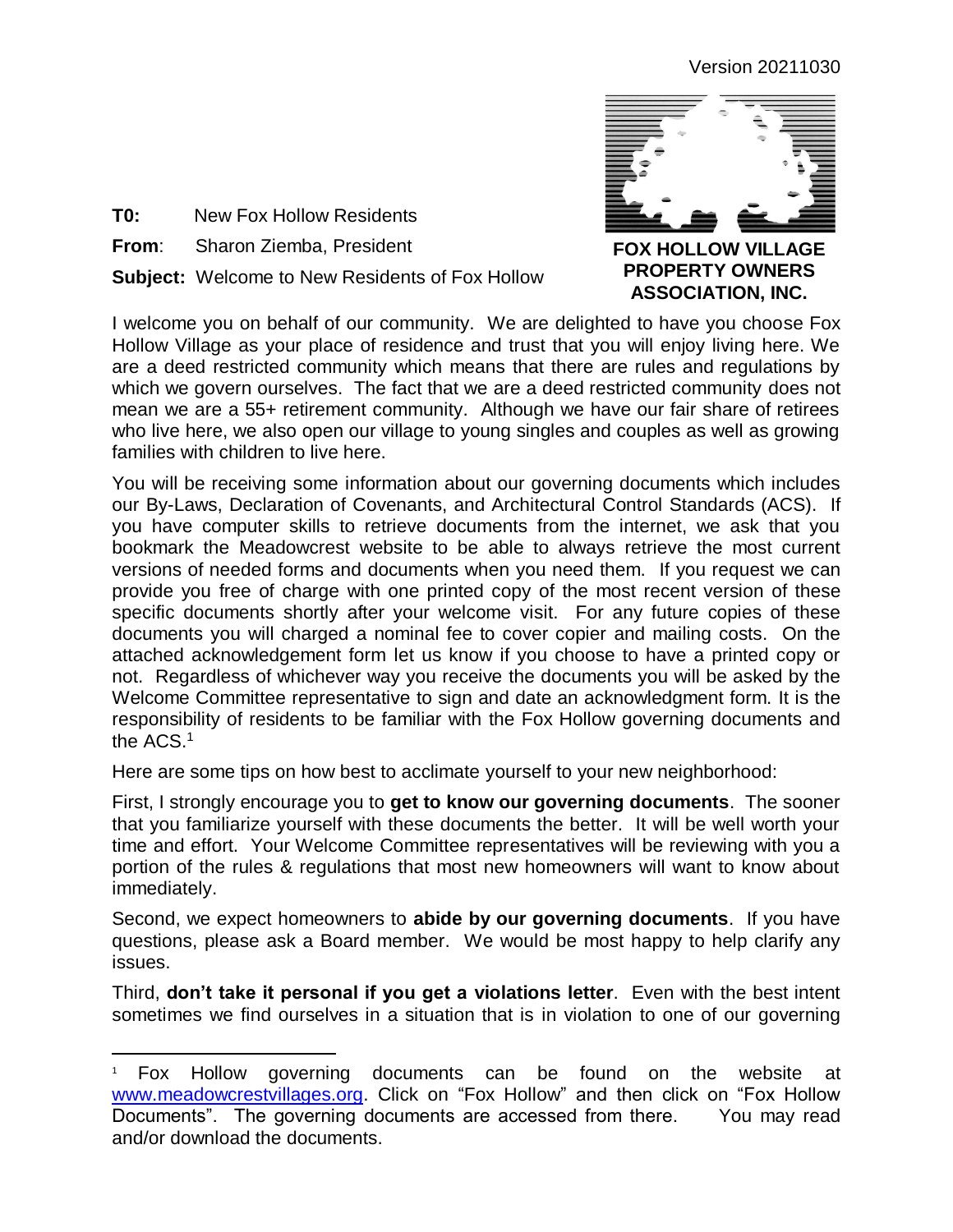documents. I know it has happened to me more than once and will probably happen to me again. We are required by our own governing documents and Florida State law to communicate violations in writing by US mail. Just remember that we all are working towards the same goal – keeping our community beautiful, safe, and in harmony. The best thing you can do if you receive a violations letter is to contact our Property Management Team (Dora Steed or Cindy Woods at Parklane Real Estate Services) and indicate how you plan to become compliant to the covenants and standards. You might ask what your options are. Dora and Cindy are respectful and most helpful.

Fourth, **become involved in our community**. One thing that sets us apart from many other property owner associations is that we have very reasonable monthly assessments. You get a lot of value for your money. Want to know why that is? It is because we rely upon many helpful volunteers to govern, maintain, and manage our village. In your welcome packet you will find a list of village officers and committees. All are volunteers. That says a lot for a village doesn't it? There are many ways you can get involved too. We need you! So speak to a Board member and we will help match up your skills to a volunteer opportunity. I guarantee you will make new friends quickly. If you can't volunteer you can still be involved by staying informed by reading the News & Views, watching the Community Channel periodically, getting updated via the Meadowcrest website, and by attending Board meetings. An informed neighbor is always a treasure as you will find out.

So I will end this letter with saying congratulations to you for choosing to live here in one of the best communities around. You made a very wise choice. We hope to see you out and about.



Viemba haroa

Sharon Ziemba President, Fox Hollow Village Property Owners Association, Inc.